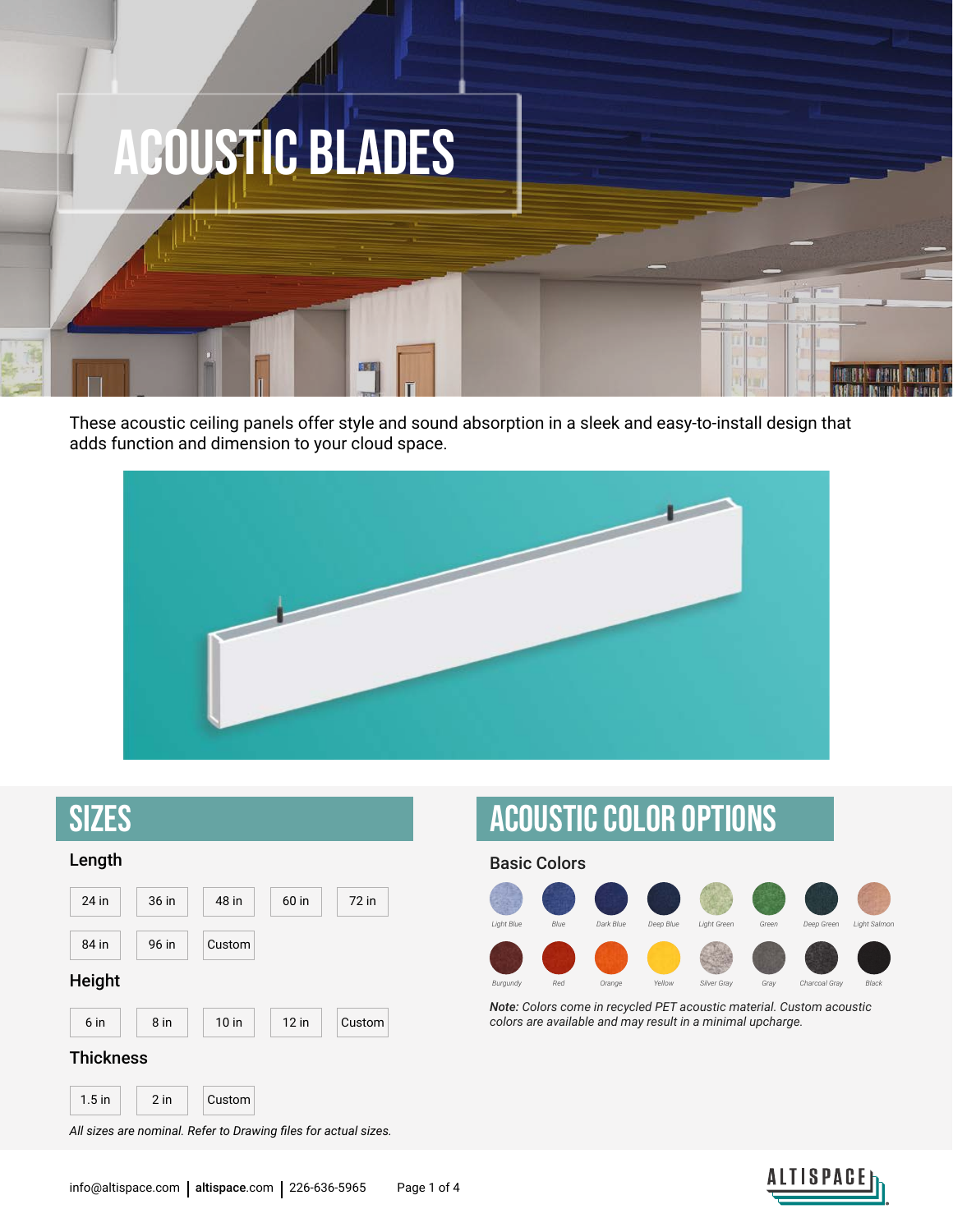## acoustic blades

These acoustic ceiling panels offer style and sound absorption in a sleek and easy-to-install design that adds function and dimension to your cloud space.



#### SIZES

| Length           |        |                  |         |        |  |  |
|------------------|--------|------------------|---------|--------|--|--|
| 24 in            | 36 in  | 48 in            | 60 in   | 72 in  |  |  |
| 84 in            | 96 in  | Custom           |         |        |  |  |
| <b>Height</b>    |        |                  |         |        |  |  |
| 6 in             | 8 in   | 10 <sub>in</sub> | $12$ in | Custom |  |  |
| <b>Thickness</b> |        |                  |         |        |  |  |
| $1.5$ in         | $2$ in | Custom           |         |        |  |  |

*All sizes are nominal. Refer to Drawing files for actual sizes.*

#### FEATURES

Our acoustic blades are simple to specify and simple to install. Available in 84 standard sizes and 16 standard colors, you can create the perfect solution for you project.

If you have a specific size or color request, customize it! Use our product selector on our website to tell us what color or size you are looking for, and we can help you make your own beams.

- Made with lightweight panel technology.
- Made using eco-friendly materials and processes.
- Finished with recycled PET acoustic material. Slight color variations are expected.
- Easy to install.
- Class A fire rating, ASTM E-84 test
- Aircraft Cable Suspension hardware is included.

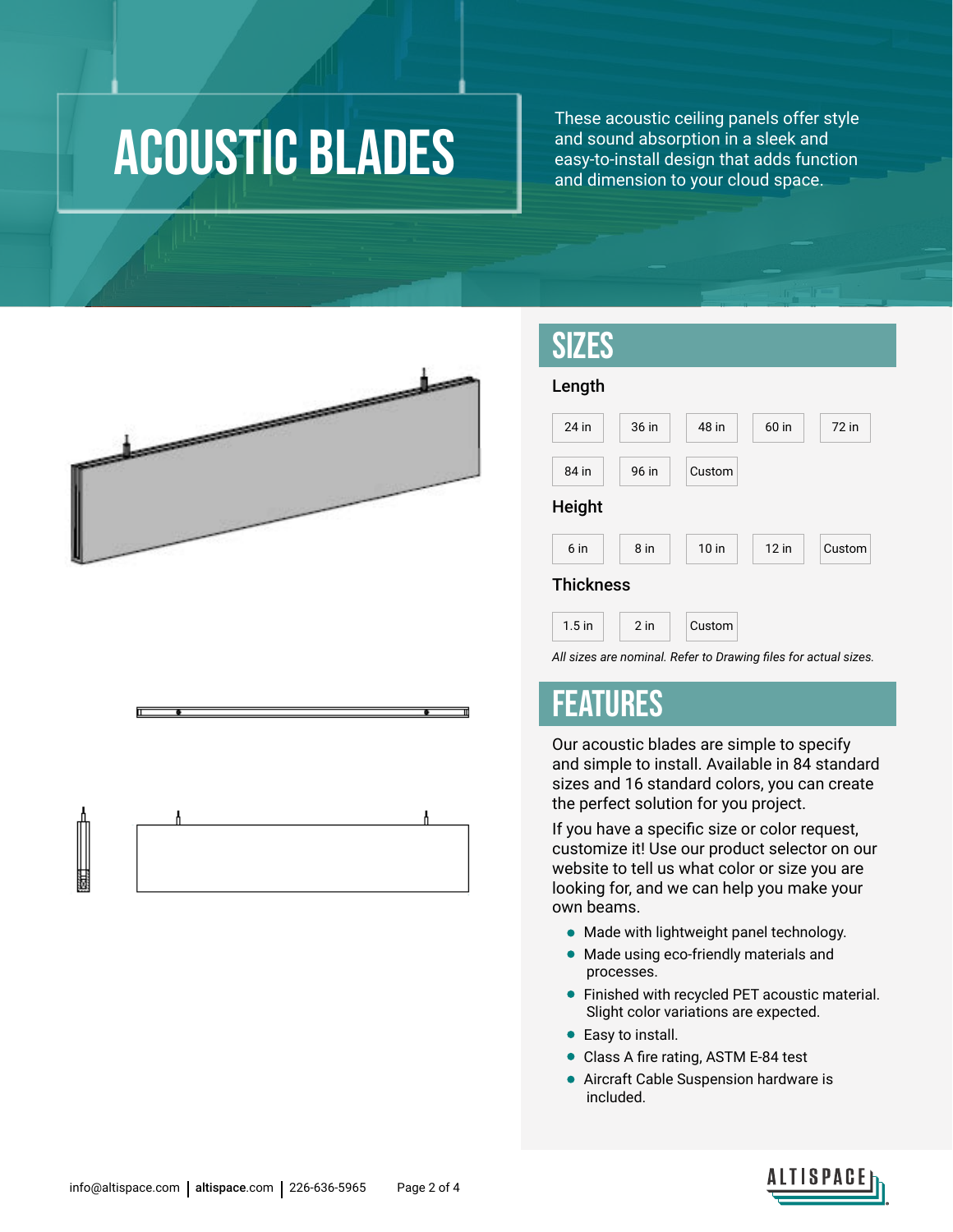# acoustic blades

These acoustic ceiling panels offer style and sound absorption in a sleek and easy-to-install design that adds function and dimension to your cloud space.

#### **Specifications**

| <b>PRODUCT</b>                                                   |                                                                                                                                                                                                                                                             |
|------------------------------------------------------------------|-------------------------------------------------------------------------------------------------------------------------------------------------------------------------------------------------------------------------------------------------------------|
| Name                                                             | <b>Altispace Acoustic Blades</b>                                                                                                                                                                                                                            |
| Content                                                          | Acoustic PET material, wood frame, fiberboard, honeycomb door core.                                                                                                                                                                                         |
| <b>Panel Thicknesses</b>                                         | $1.5$ in, $2$ in                                                                                                                                                                                                                                            |
| <b>Standard Sizes</b><br>*All sizes are nominal                  | Lengths: 24 in, 36 in, 48 in, 60 in, 72 in, 84 in, 96 in<br>Heights: 6 in, 8 in, 10 in, 12 in                                                                                                                                                               |
| <b>Durability</b>                                                | Contract/Commercial                                                                                                                                                                                                                                         |
| Maintenance                                                      | Dust and dirt on the panels and suspension hardware can be removed with a<br>vacuum. For stains, apply distilled water or carpet shampoo with a soft, lint-<br>free cloth and blot dry. Refer to the Cleaning and Maintenance docmuent for<br>more details. |
| <b>Lead Time</b>                                                 | Products are made to order and certain lead times will apply.                                                                                                                                                                                               |
| Environmental                                                    | Altispace Acoustic Blades are made using eco-friendly materials and<br>practices. See page 4 for more details. For more information, contact<br>226-636-5965.                                                                                               |
| Custom                                                           | Custom sizes and colors are available and may result in a minimal upcharge.<br>Further customization (such as LED lighting integration) are also available at<br>an upcharge.                                                                               |
| <b>Variation</b>                                                 | Colors of laminate finish on screen may vary from actual product.                                                                                                                                                                                           |
| <b>Acoustics</b>                                                 | Test reports available upon request. Refer to the Acoustic Information<br>docmuent for more details.                                                                                                                                                        |
| <b>Fire Rating</b>                                               | Class A fire rating, ASTM E-84 test. Test reports available upon request. Refer<br>to the Fire Rating Information docmuent for more details.                                                                                                                |
| <b>INSTALL</b>                                                   |                                                                                                                                                                                                                                                             |
| <b>Suspension Options</b>                                        | 1) Aircraft cable (Refer to Suspension Hardware Information)<br>2) Unistrut System (Refer to Suspension Hardware Information)                                                                                                                               |
| <b>Ceiling Attachment Options for</b><br><b>Suspension Cable</b> | By installation contractor                                                                                                                                                                                                                                  |
| Installation                                                     | Refer to Installation Guide for Acoustic Blades.                                                                                                                                                                                                            |
| <b>Unistrut Installation</b>                                     | Refer to Installation Guide for Acoustic Blades.                                                                                                                                                                                                            |